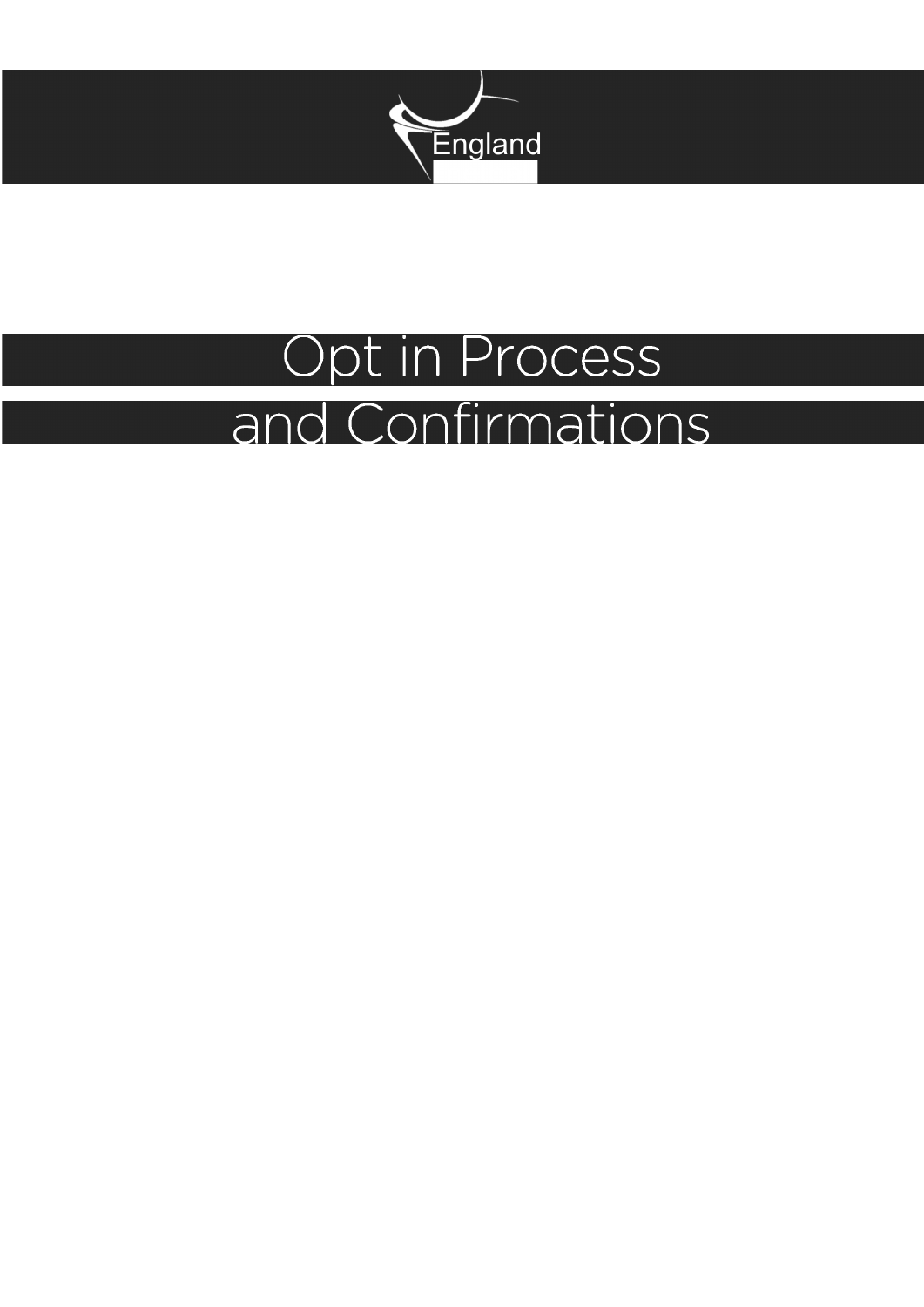### Opt-In Process and Confirmations

This process must be used for all netball organisers and is designed to ensure that the risks of netball and COVID-19 are understood by individuals and ensured they have the choice with regard to netball activity.

This information is for all members, players, coaches, officials and volunteers.

Members should be made aware of:

- The risks associated with Netball activity related to COVID-19, this is found in the resources within the Stage 4 Care Package and is explained in the video 'Understanding the risk of netball'
- Clear information about those who are at higher risk of COVID-19 can be found on the Personal Risk Assessment document within the Stage 4 Care Package.
- That there is no pressure from anyone within the netball family to return if they are uncomfortable with the risks are to their own personal situation, or that of a close family member that they live with.
- That when they feel comfortable, they will be welcome back at netball activity and in the meantime, they very much remain a member of the netball family.

What steps netball organisations need to take:

**JOIN THE MOVEMENT** 

- Make available information that outlines the risks associated with netball activity and COVID-19.
- Share details of COVID-19 Officer, Safeguarding Officer or another appropriate person who concerns can be discussed with.
- If necessary and a member is unsure if they are high risk or not, they should seek the advice of their own GP.
- Ask all members to 'opt in' to involvement, below is a statement that can be used to support this and you may want to combine it with other registration processes.

# **#RISEAGAIN**